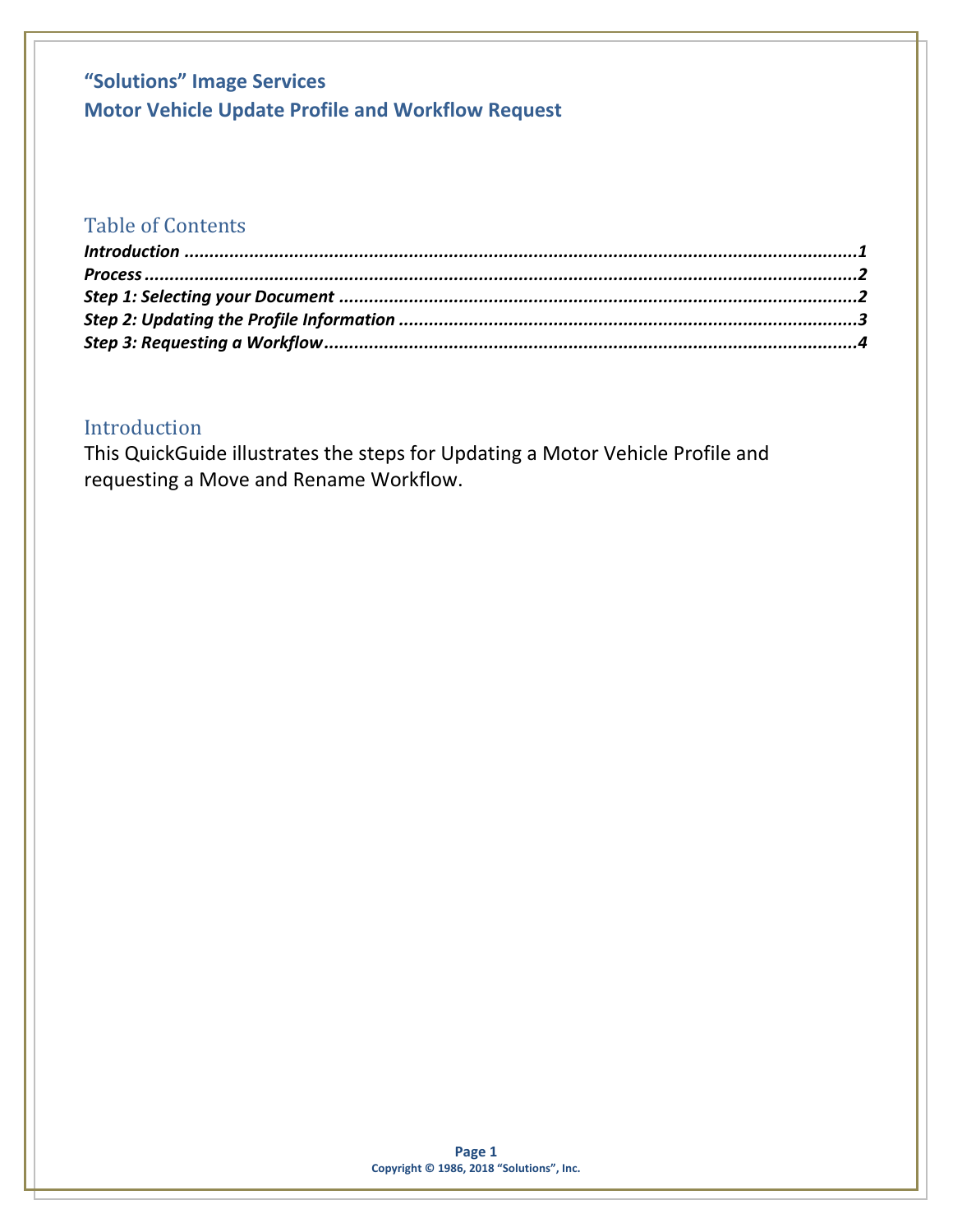#### <span id="page-1-0"></span>Process

#### <span id="page-1-1"></span>Step 1: Selecting your Document

Locate your Document that needs to be updated. Right Click and select Update Profile.

|                                             |                                                                                                                                                                                                                        | ㅋ₩                               |                        |        |
|---------------------------------------------|------------------------------------------------------------------------------------------------------------------------------------------------------------------------------------------------------------------------|----------------------------------|------------------------|--------|
| f<br>me<br>21U112334.Ink                    | <b>Owner Name</b><br>Lakes Enterpris                                                                                                                                                                                   | <b>Title Number</b><br>21U112334 | Plate Number<br>8459BO | ۷<br>2 |
| 21U112334.TIF<br>Tiff<br>Till 21U112335.TIF | Lakes Enterpris 21U112334<br>Open<br>Open With                                                                                                                                                                         | 5<br>>                           | 8459BO<br>8459BO       | 2<br>2 |
|                                             | Send                                                                                                                                                                                                                   | $\,$                             |                        |        |
|                                             | Export                                                                                                                                                                                                                 | $\,$                             |                        |        |
|                                             | Print<br>Print with Black Ice<br>View<br>Check Out<br>Get Latest Version<br>Create PDF Version<br>Create PDF Version Adobe<br>Workflow<br><b>Create Shared Link</b><br>Create WebTools Link<br><b>Show Differences</b> | $\rightarrow$                    |                        |        |
|                                             | Cut<br>Copy                                                                                                                                                                                                            |                                  |                        |        |
|                                             | History<br><b>Delete</b><br>Rename                                                                                                                                                                                     | $\rightarrow$                    |                        |        |
|                                             | <b>Document Notes</b>                                                                                                                                                                                                  |                                  |                        |        |
|                                             | <b>Collections</b>                                                                                                                                                                                                     | $\rightarrow$                    |                        |        |
|                                             | <b>Update Record Policy</b><br><b>Update Profile</b>                                                                                                                                                                   |                                  |                        |        |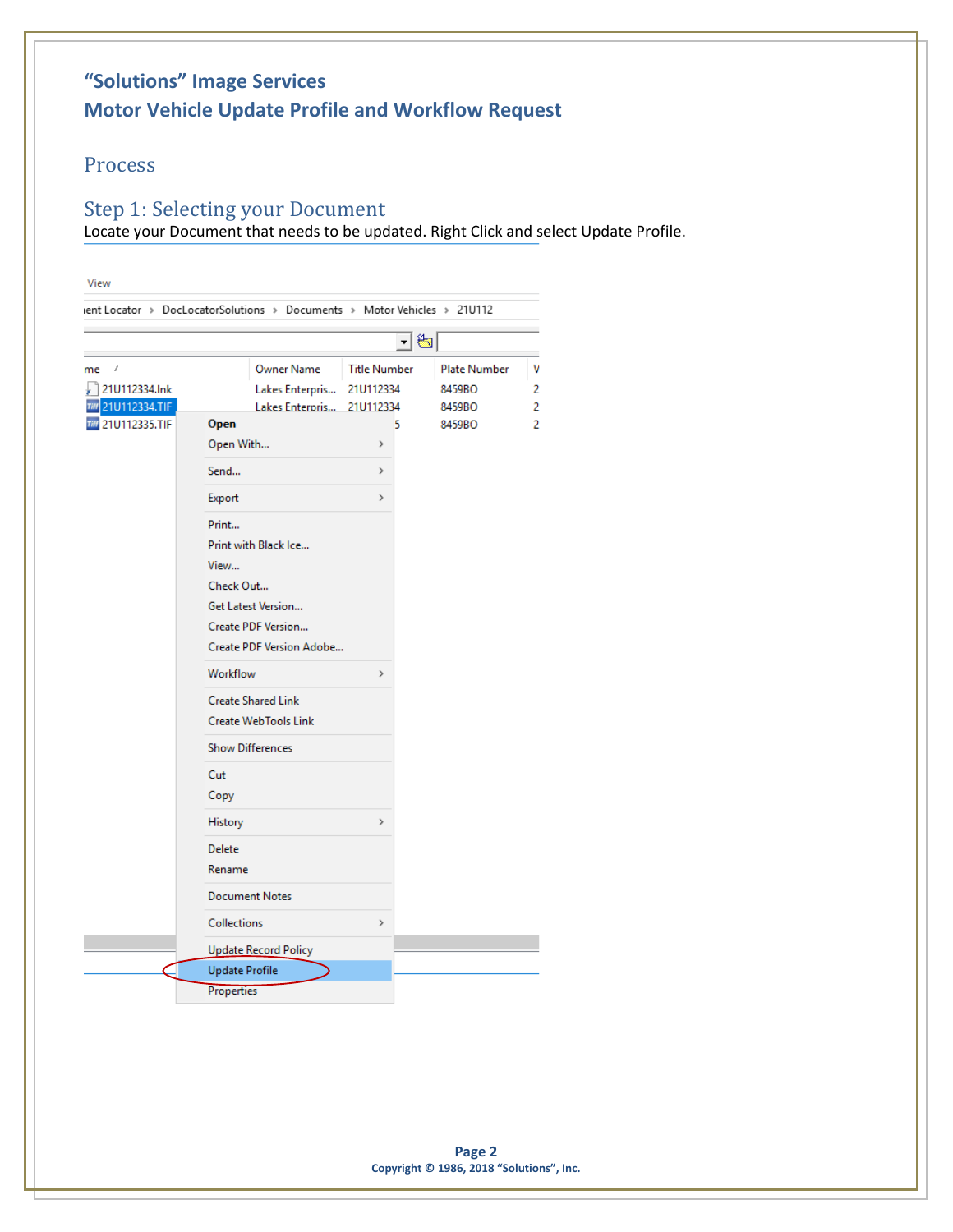# <span id="page-2-0"></span>Step 2: Updating the Profile Information

In this window you can simply type in the information that needs to be updated and select OK.

| <b>Motor Vehicles</b>            |                       |          |
|----------------------------------|-----------------------|----------|
| Property                         | Value                 | Required |
| <b>Title Number</b>              | 21U112334             |          |
| <b>Plate Number</b>              | 8459BO                |          |
| <b>VIN Number</b>                | 2HSFHGMR3PC063771     |          |
| <b>Owner Name</b>                | Lakes Enterprises Inc |          |
| Motor Vehicle Doc Type           |                       |          |
|                                  |                       |          |
|                                  |                       |          |
| Update Auto Generated properties |                       |          |
| Update Bates Number properties   |                       |          |
|                                  |                       |          |

If you need to clear the information in the field simply Right Click and select "Clear Selected Property"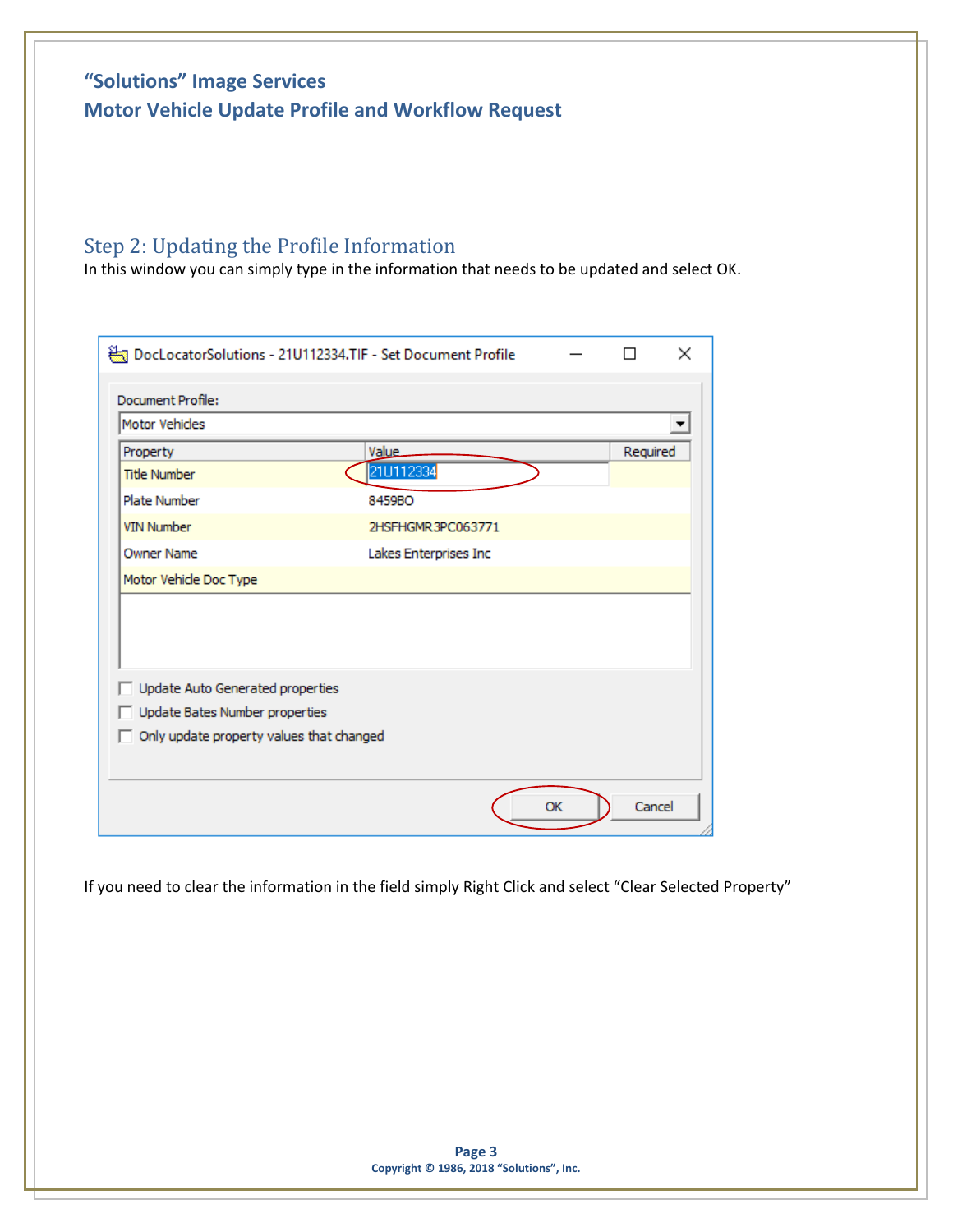If you have updated the Title or Plate Number Properties, you will need to do a Move and Rename Workflow. This will be shown in the next steps.

#### <span id="page-3-0"></span>Step 3: Requesting a Workflow

First you will want to Right Click your Document and select Workflow Request.

|                                        |                                                                                                                            |                                      | 그리                               |                                                    |                           |  |
|----------------------------------------|----------------------------------------------------------------------------------------------------------------------------|--------------------------------------|----------------------------------|----------------------------------------------------|---------------------------|--|
| Name<br>$\mathcal{I}$<br>21U112334.Ink |                                                                                                                            | <b>Owner Name</b><br>Lakes Enterpris | <b>Title Number</b><br>21U112334 | Plate Number<br>8459BO                             | <b>VIN Num</b><br>2HSFHGI |  |
| Tiff<br>21U11<br>Till 21U11            | <b>Open</b><br>Open With                                                                                                   | $\rightarrow$                        | 21U112334<br>21U112335           | 8459BO<br>8459BO                                   | 2HSFHGI<br>2HSFHGI        |  |
|                                        | Send                                                                                                                       | $\mathcal{P}$                        |                                  |                                                    |                           |  |
|                                        | Export                                                                                                                     | Y.                                   |                                  |                                                    |                           |  |
|                                        | Print<br>Print with Black Ice<br>View<br>Check Out<br>Get Latest Version<br>Create PDF Version<br>Create PDF Version Adobe |                                      |                                  |                                                    |                           |  |
|                                        | Workflow                                                                                                                   | $\,$                                 | Workflow Request                 |                                                    |                           |  |
|                                        | <b>Create Shared Link</b><br>Create WebTools Link                                                                          |                                      |                                  | Create Document Reminder<br>Edit Document Reminder |                           |  |
|                                        | <b>Show Differences</b>                                                                                                    |                                      |                                  |                                                    |                           |  |
|                                        | Cut<br>Copy                                                                                                                |                                      |                                  |                                                    |                           |  |
|                                        | History                                                                                                                    | Y                                    |                                  |                                                    |                           |  |
|                                        | <b>Delete</b><br>Rename                                                                                                    |                                      |                                  |                                                    |                           |  |
|                                        | <b>Document Notes</b>                                                                                                      |                                      |                                  |                                                    |                           |  |
|                                        | <b>Collections</b>                                                                                                         | Y.                                   |                                  |                                                    |                           |  |
| ∢                                      | <b>Update Record Policy</b><br><b>Update Profile</b><br>Properties                                                         |                                      | Page 4                           |                                                    |                           |  |